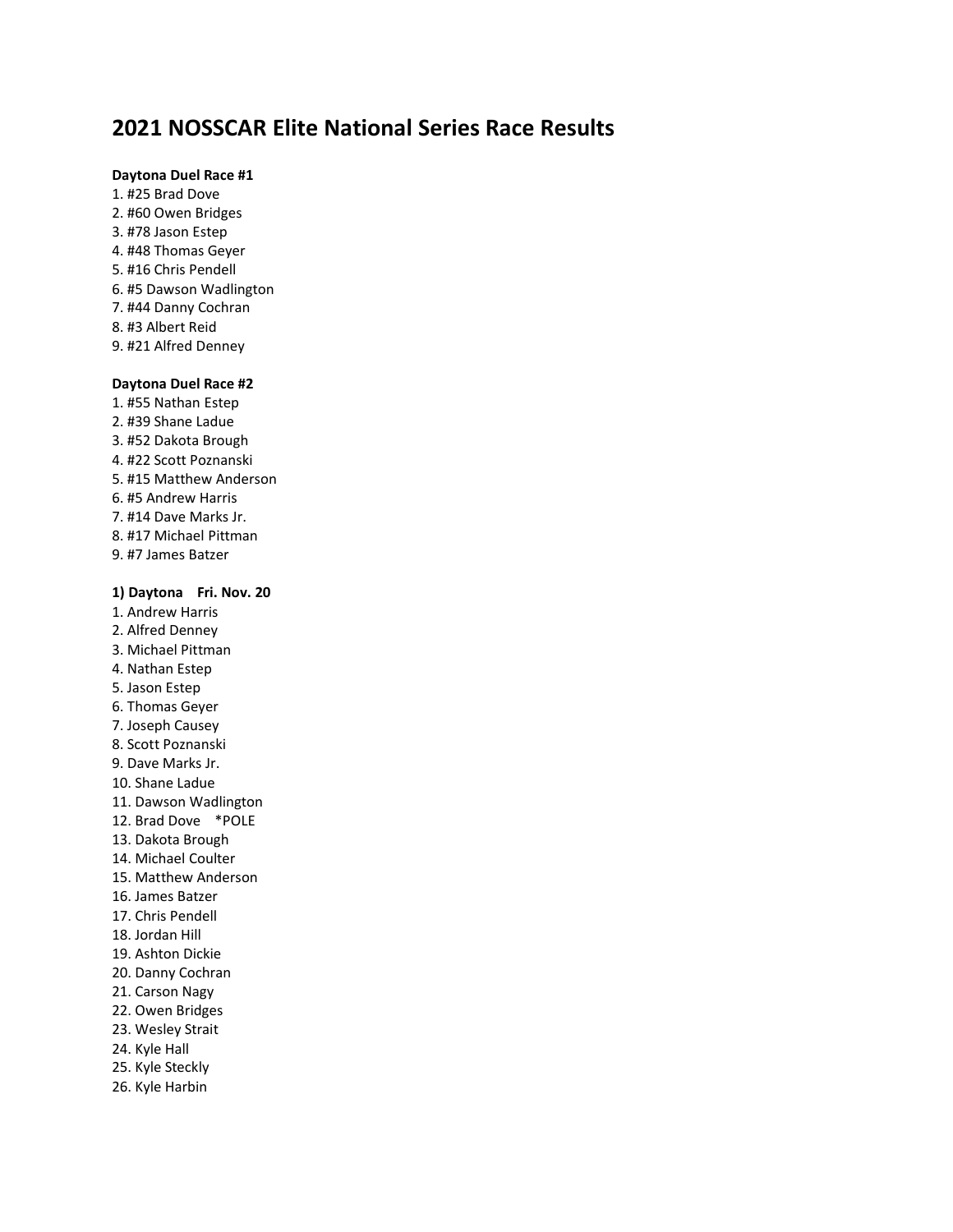- 1. Matthew Anderson
- 2. Brad Dove
- 3. Owen Bridges
- 4. Andrew Harris
- 5. Danny Cochran
- 6. Carson Nagy
- 7. Cameron Thomson
- 8. Ashton Dickie
- 9. Scott Poznanski
- 10. Shane Ladue

#### STAGE 2:

- 1. Andrew Harris 2. Joseph Causey 3. Kyle Steckly 4. Dawson Wadlington 5. Michael Pittman 6. Owen Bridges 7. Brad Dove 8. Chris Pendell 9. James Batzer
- 10. Thomas Geyer

### **2) USA Speedway Fri. Dec. 4**

- 1. Kyle Steckly \*POLE 2. Scott Poznanski 3. Chris Pendell
- 4. Michael Pittman
- 5. Thomas Geyer
- 6. Alfred Denney
- 7. Dawson Wadlington
- 8. Danny Cochran
- 9. Jordan Van Westen
- 10. Wesley Strait
- 11. Andrew Harris
- 12. Matthew Anderson
- 13. Cameron Thomson
- 14. Josh Van Westen
- 15. James Batzer
- 16. Nathan Estep
- 17. Dakota Brough
- 18. Carson Nagy
- 19. Jason Estep

- 1. Kyle Steckly
- 2. Carson Nagy
- 3. Dakota Brough
- 4. Nathan Estep
- 5. Wesley Strait
- 6. Alfred Denney
- 7. Scott Poznanski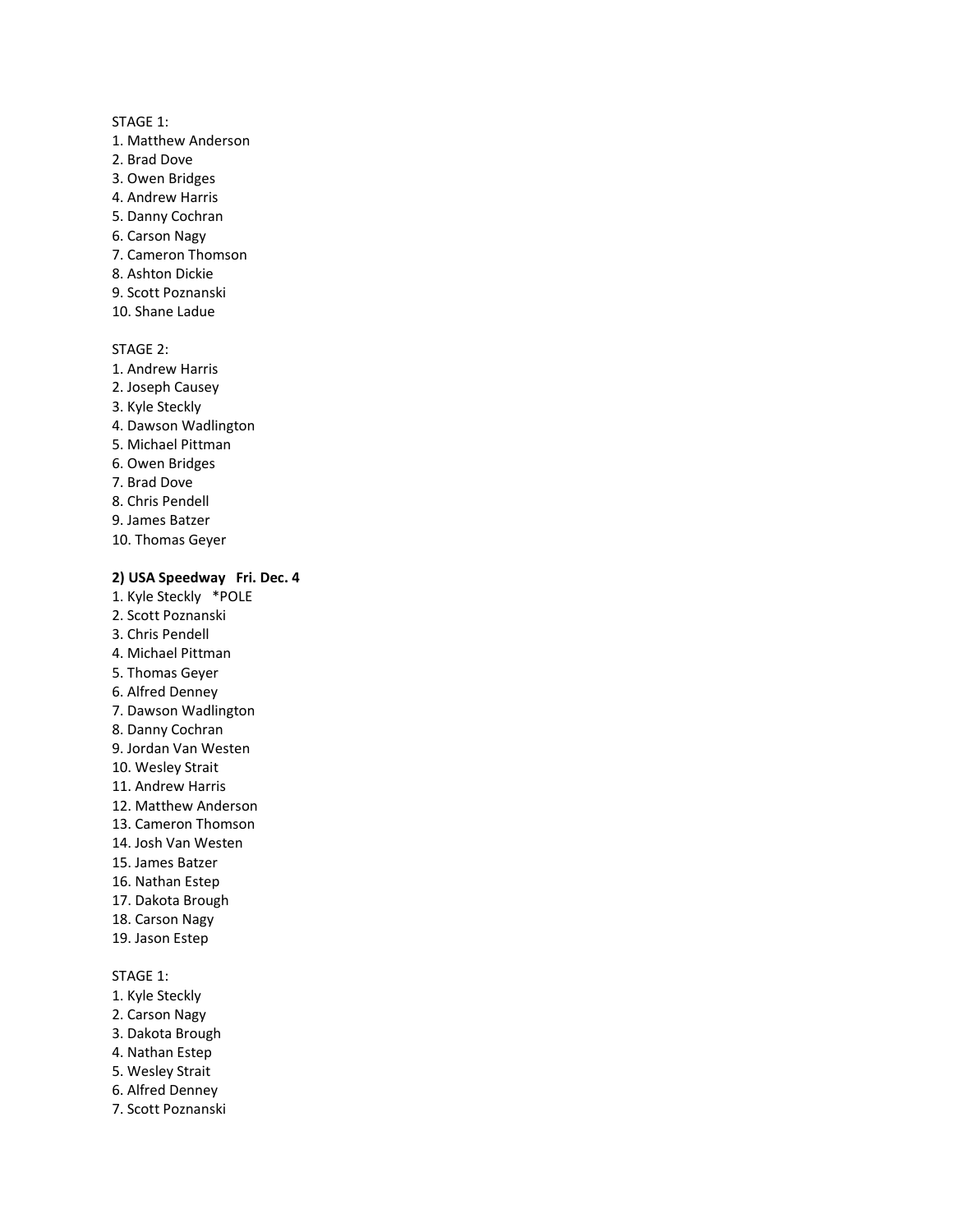8. Josh Van Westen 9. Chris Pendell 10. Michael Pittman

STAGE 2:

- 1. Scott Poznanski 2. Alfred Denney 3. Josh Van Westen 4. Chris Pendell 5. Kyle Steckly 6. Cameron Thomson 7. Dawson Wadlington 8. Jordan Van Westen 9. James Batzer
- 10. Dakota Brough

## **3) Legacy Michigan Fri. Dec. 11**

- 1. Chase Barry \*POLE 2. Chris Pendell 3. Nathan Estep 4. Scott Poznanski 5. Alfred Denney 6. Greg Wood 7. Matthew Anderson 8. Thomas Geyer 9. Evan Klinebriel 10. Eric Wright 11. James Batzer 12. Dave Marks Jr. 13. Andrew Harris 14. Mike Pittman 15. Jonny Rapp 16. Wesley Strait 17. Dawson Wadlington 18. Jordan Van Westen 19. Wesley Burchett 20. Michael Williams STAGE 1:
- 1. Chase Barry
- 2. Nathan Estep
- 3. Wesley Strait
- 4. Matthew Anderson
- 5. Alfred Denney
- 6. Chris Pendell
- 7. Scott Poznanski
- 8. Thomas Geyer
- 9. Andrew Harris
- 10. Wesley Burchett

- 1. Chase Barry
- 2. Nathan Estep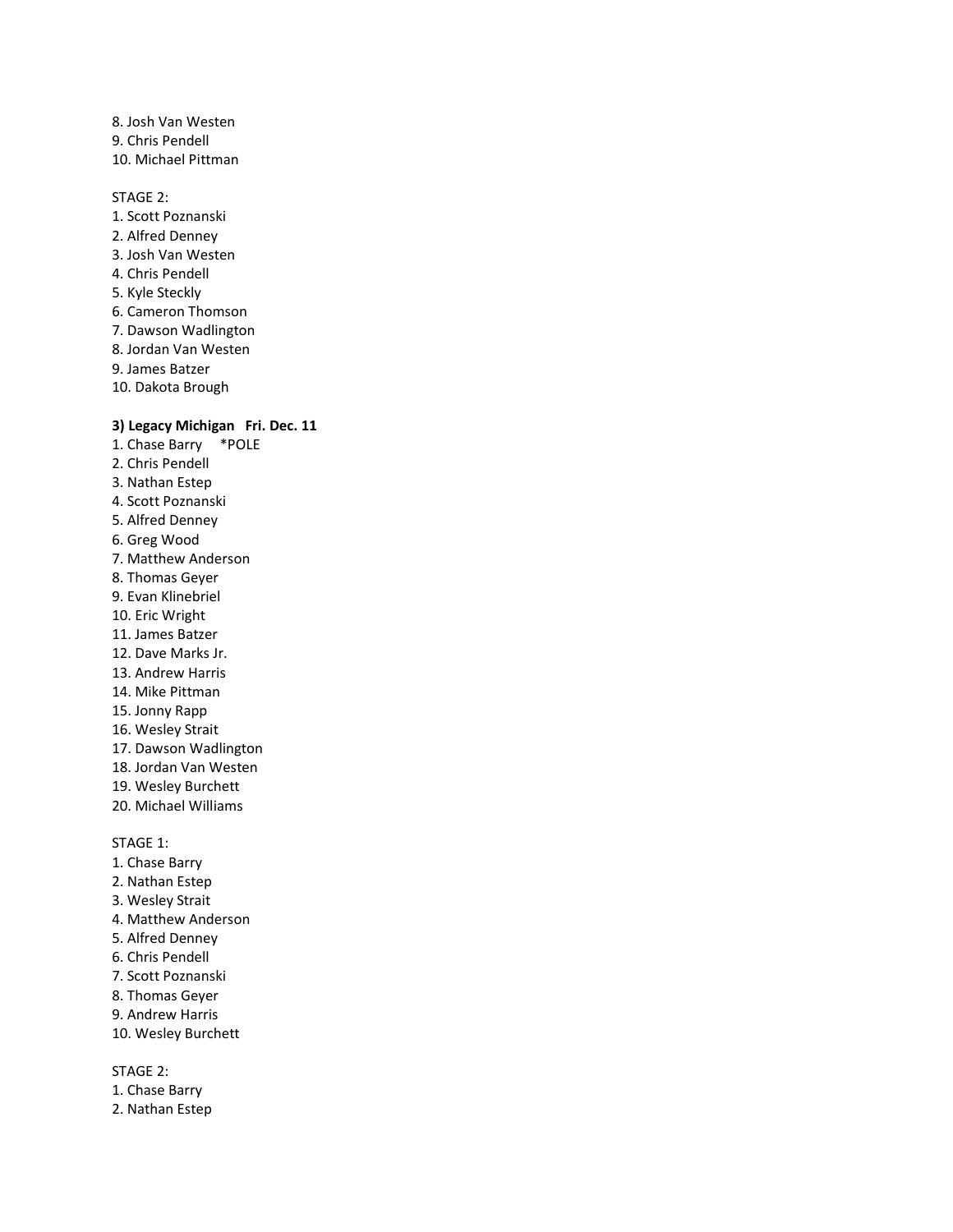3. Chris Pendell 4. Andrew Harris 5. Scott Poznanski 6. Alfred Denney 7. Matthew Anderson 8. Thomas Geyer 9. Mike Pittman 10. James Batzer

#### **4) Legacy Texas Fri. Dec. 18**

- 1. Chase Barry
- 2. Scott Poznanski
- 3. Colby Hartung 4. Nathan Estep
- 5. Jonny Rapp
- 6. Thomas Geyer
- 7. Matthew Anderson
- 8. Michael Pittman
- 9. Chris Pendell
- 10. Alfred Denney
- 11. Michael Williams
- 12. Eric Wright \*POLE
- 13. Jordan Van Westen
- 14. Evan Klinebriel
- 15. Wesley Strait
- 16. Josh Van Westen
- 17. Jason Estep

STAGE 1:

- 1. Nathan Estep
- 2. Colby Hartung
- 3. Scott Poznanski
- 4. Alfred Denney
- 5. Josh Van Westen
- 6. Michael Pittman
- 7. Thomas Geyer
- 8. Evan Klinebriel
- 9. Chris Pendell
- 10. Jordan Van Westen

STAGE 2:

- 1. Nathan Estep
- 2. Colby Hartung
- 3. Chase Barry
- 4. Scott Poznanski
- 5. Alfred Denney
- 6. Jonny Rapp
- 7. Chris Pendell
- 8. Matthew Anderson
- 9. Thomas Geyer
- 10. Michael Pittman

**5) Charlotte Roval Jan. 8, 2021**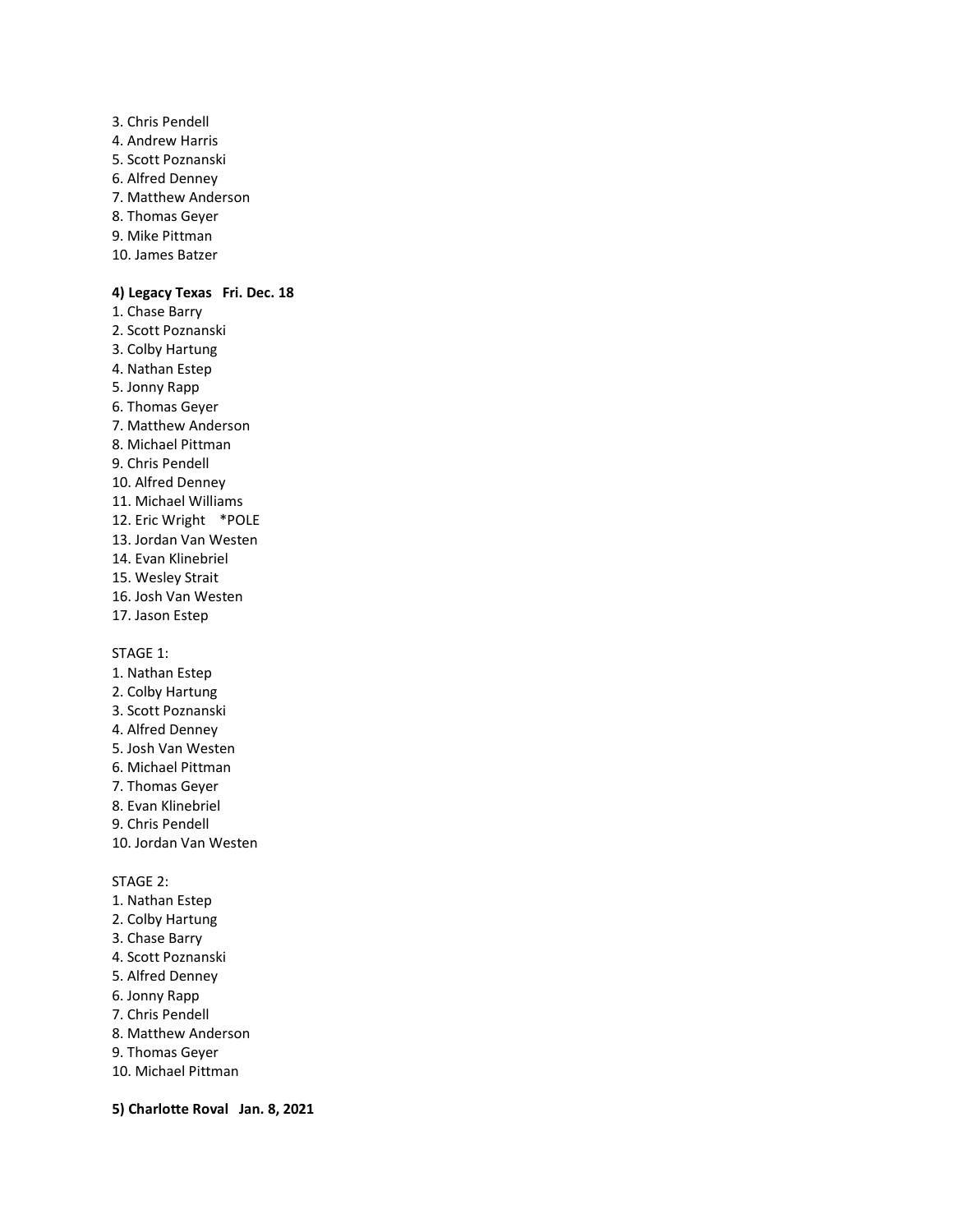- 1. Nathan Estep 2. Kyle Steckly 3. Matthew Anderson 4. Scott Poznanski 5. Jonny Rapp 6. Jason Estep 7. Alfred Denney 8. Thomas Geyer 9. Chase Barry \*POLE 10. Jordan Van Westen 11. Josh Van Westen 12. Chris Pendell
- 13. Wesley Strait

- 1. Chase Barry
- 2. Nathan Estep
- 3. Kyle Steckly
- 4. Matthew Anderson
- 5. Scott Poznanski
- 6. Alfred Denney
- 7. Jason Estep
- 8. Thomas Geyer
- 9. Jonny Rapp
- 10. Josh Van Westen

STAGE 2:

- 1. Chase Barry
- 2. Kyle Steckly
- 3. Nathan Estep
- 4. Matthew Anderson
- 5. Scott Poznanski
- 6. Jonny Rapp
- 7. Alfred Denney
- 8. Jason Estep
- 9. Thomas Geyer
- 10. Jordan Van Westen

### **6) Charlotte Jan. 15**

- 1. Colby Hartung
- 2. Eric Wright
- 3. Jonny Rapp
- 4. Jason Estep
- 5. Josh Van Westen
- 6. Wesley Strait
- 7. Andrew Harris
- 8. Scott Poznanski \*POLE
- 9. Matthew Anderson
- 10. Alfred Denney
- 11. Chase Barry
- 12. Jordan Van Westen
- 13. Thomas Geyer
- 14. Evan Klinebriel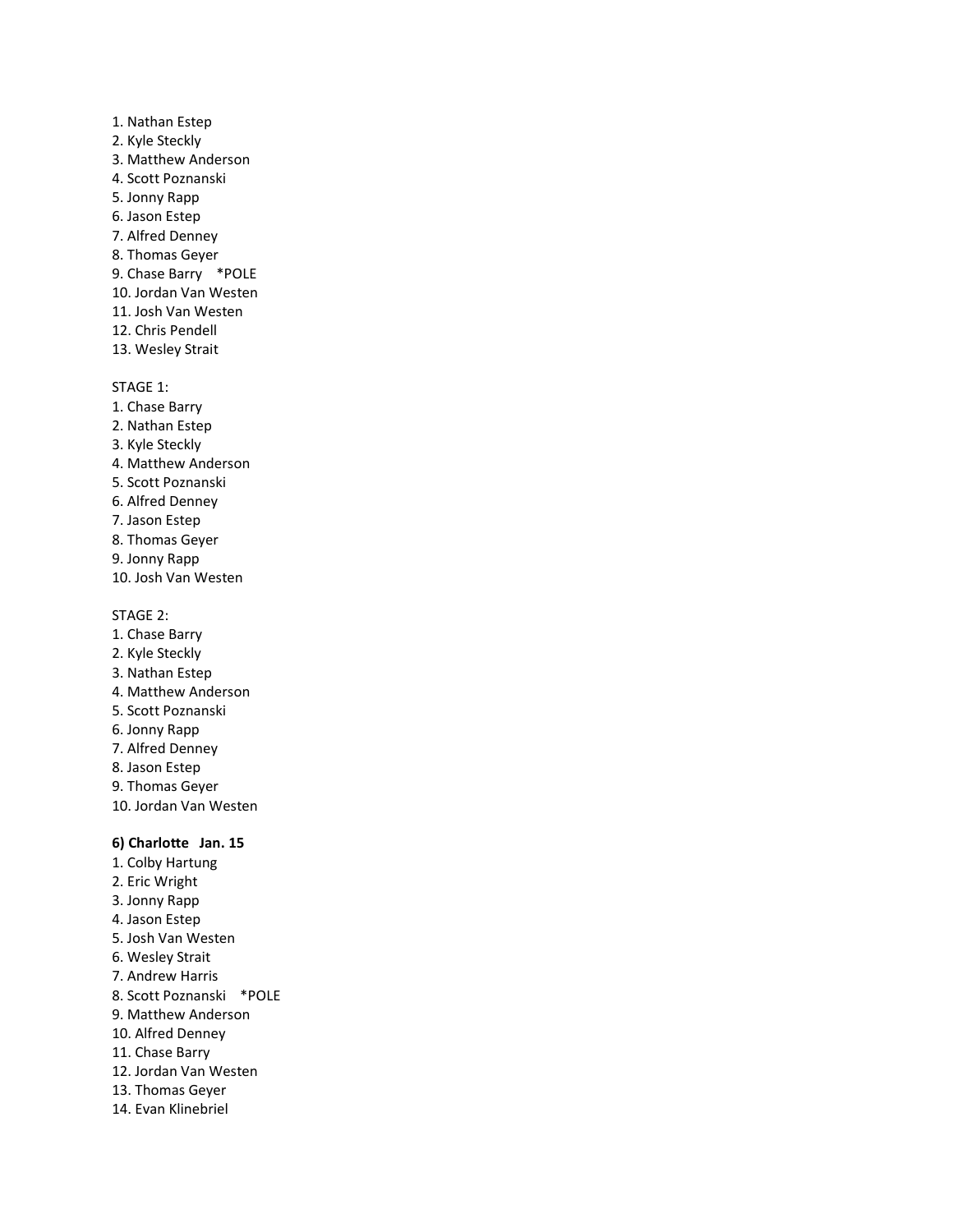15. Curtis Krutzsch 16. Kyle Steckly 17. Michael Pittman 18. Ashton Dickie

#### STAGE 1:

- 1. Colby Hartung 2. Wesley Strait 3. Scott Poznanski 4. Jonny Rapp 5. Alfred Denney 6. Jason Estep 7. Eric Wright 8. Matthew Anderson 9. Jordan Van Westen
- 10. Josh Van Westen

STAGE 2:

- 1. Colby Hartung
- 2. Chase Barry
- 3. Wesley Strait
- 4. Jonny Rapp
- 5. Matthew Anderson
- 6. Alfred Denney
- 7. Andrew Harris
- 8. Scott Poznanski
- 9. Eric Wright
- 10. Jason Estep

#### STAGE 3:

- 1. Colby Hartung
- 2. Chase Barry
- 3. Andrew Harris
- 4. Scott Poznanski
- 5. Eric Wright
- 6. Matthew Anderson
- 7. Wesley Strait
- 8. Jonny Rapp
- 9. Alfred Denney
- 10. Josh Van Westen

### **7) Lanier Speedway Jan. 22**

- 1. Scott Poznanski 2. Thomas Geyer
- 3. Nathan Estep \*POLE
- 4. Wesley Strait
- 5. Danny Cochran
- 6. Chris Pendell
- 7. Alfred Denney
- 8. Jordan Van Westen
- 9. Matthew Anderson
- 10. Josh Van Westen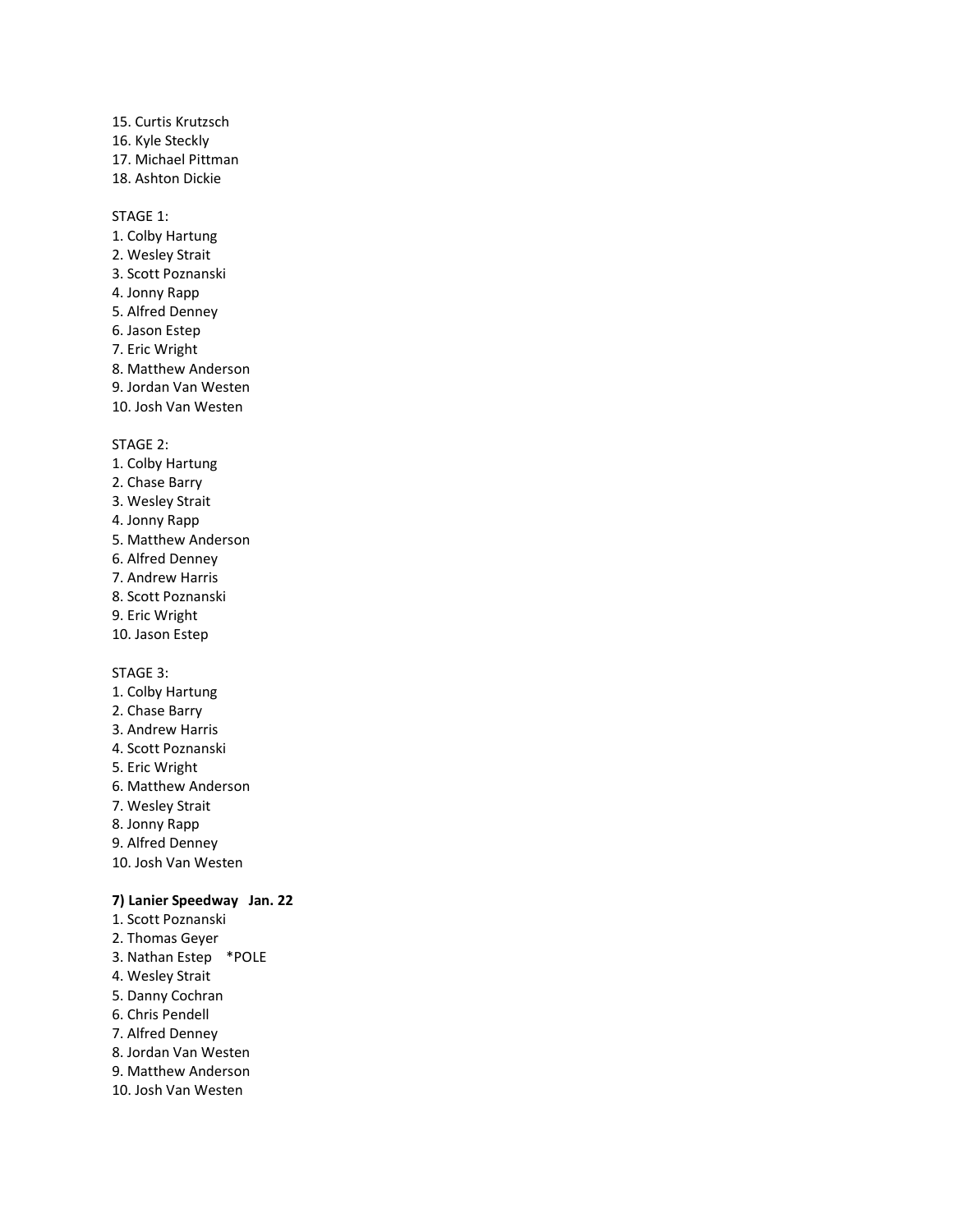- 1. Scott Poznanski
- 2. Chris Pendell
- 3. Alfred Denney
- 4. Nathan Estep
- 5. Jordan Van Westen
- 6. Thomas Geyer
- 7. Danny Cochran
- 8. Wesley Strait
- 9. Matthew Anderson
- 10. Josh Van Westen

#### STAGE 2:

- 1. Danny Cochran 2. Scott Poznanski 3. Thomas Geyer 4. Chris Pendell 5. Wesley Strait 6. Nathan Estep 7. Alfred Denney 8. Jordan Van Westen 9. Matthew Anderson
- 10. Josh Van Westen

### **8) Rockingham Jan. 29**

- 1. Michael Pittman
- 2. Tanner Dickie
- 3. Danny Cochran
- 4. Scott Poznanski
- 5. Nathan Estep
- 6. Ashton Dickie
- 7. Thomas Geyer
- 8. Jason Estep
- 9. Matthew Anderson
- 10. Jonny Rapp
- 11. Alfred Denney
- 12. Jordan Van Westen
- 13. Josh Van Westen
- 14. Wesley Strait
- 15. Chris Pendell \*POLE
- 16. Carson Nagy
- 17. Sean Makara

- 1. Chris Pendell
- 2. Jonny Rapp
- 3. Tanner Dickie
- 4. Thomas Geyer
- 5. Nathan Estep
- 6. Ashton Dickie
- 7. Wesley Strait
- 8. Danny Cochran
- 9. Jordan Van Westen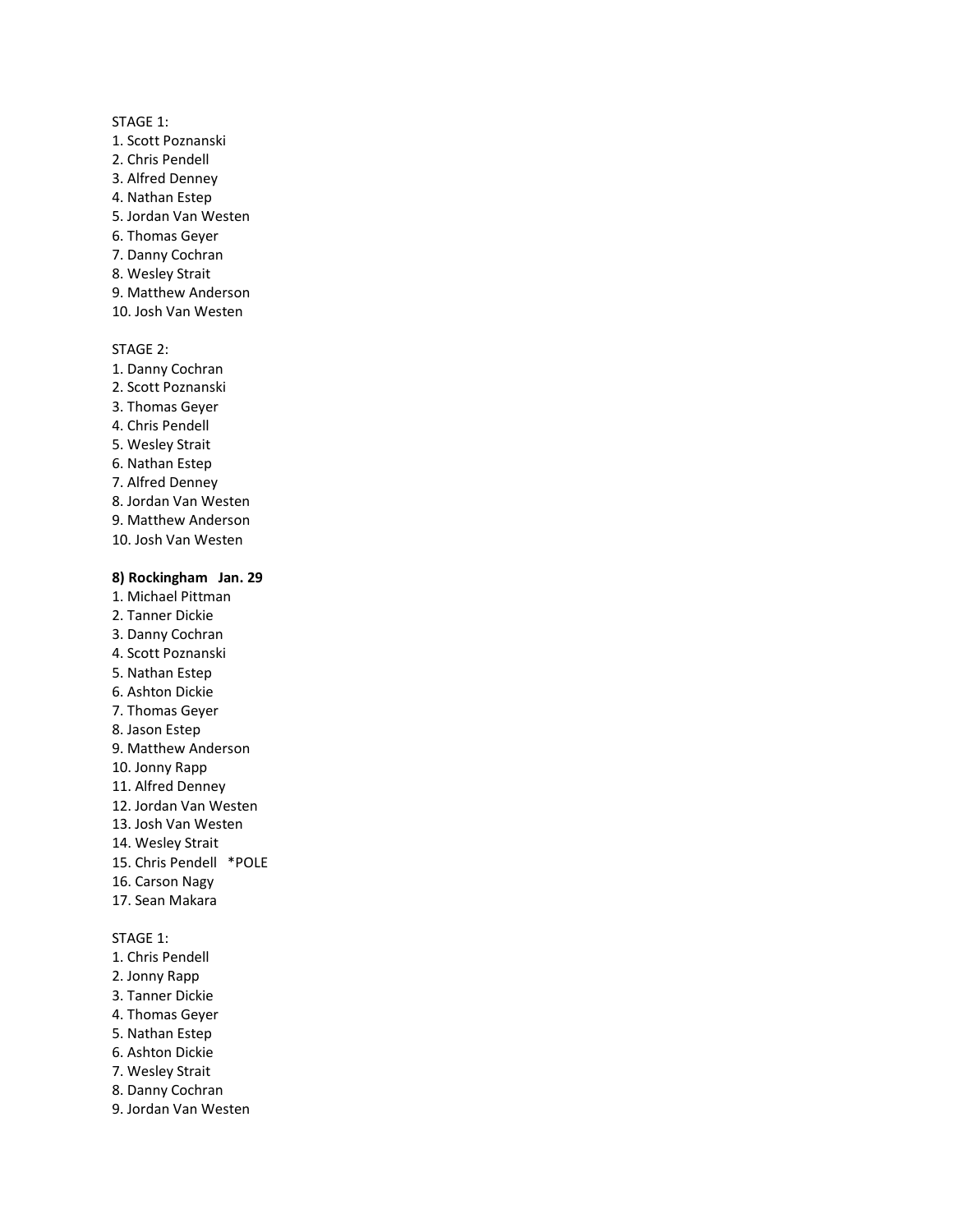10. Alfred Denney

STAGE 2:

- 1. Chris Pendell
- 2. Tanner Dickie
- 3. Scott Poznanski
- 4. Carson Nagy
- 5. Jordan Van Westen
- 6. Ashton Dickie
- 7. Jonny Rapp
- 8. Danny Cochran
- 9. Michael Pittman
- 10. Jason Estep

## **9) Iowa Speedway Feb. 5**

- 1. Chris Pendell
- 2. Nathan Estep
- 3. Ashton Dickie
- 4. Wesley Strait
- 5. Ryan Barone
- 6. Tanner Dickie
- 7. Alfred Denney
- 8. Josh Van Westen
- 9. Scott Poznanski
- 10. Jason Estep
- 11. Michael Pittman
- 12. Cameron Thomson
- 13. Danny Cochran \*POLE
- 14. Jordan Van Westen
- 15. Dawson Wadlington
- 16. Thomas Geyer

#### STAGE 1:

- 1. Tanner Dickie
- 2. Nathan Estep
- 3. Chris Pendell
- 4. Danny Cochran
- 5. Cameron Thomson
- 6. Scott Poznanski
- 7. Ryan Barone
- 8. Ashton Dickie
- 9. Josh Van Westen
- 10. Michael Pittman

- 1. Chris Pendell
- 2. Tanner Dickie
- 3. Danny Cochran
- 4. Scott Poznanski
- 5. Alfred Denney
- 6. Wesley Strait
- 7. Josh Van Westen
- 8. Nathan Estep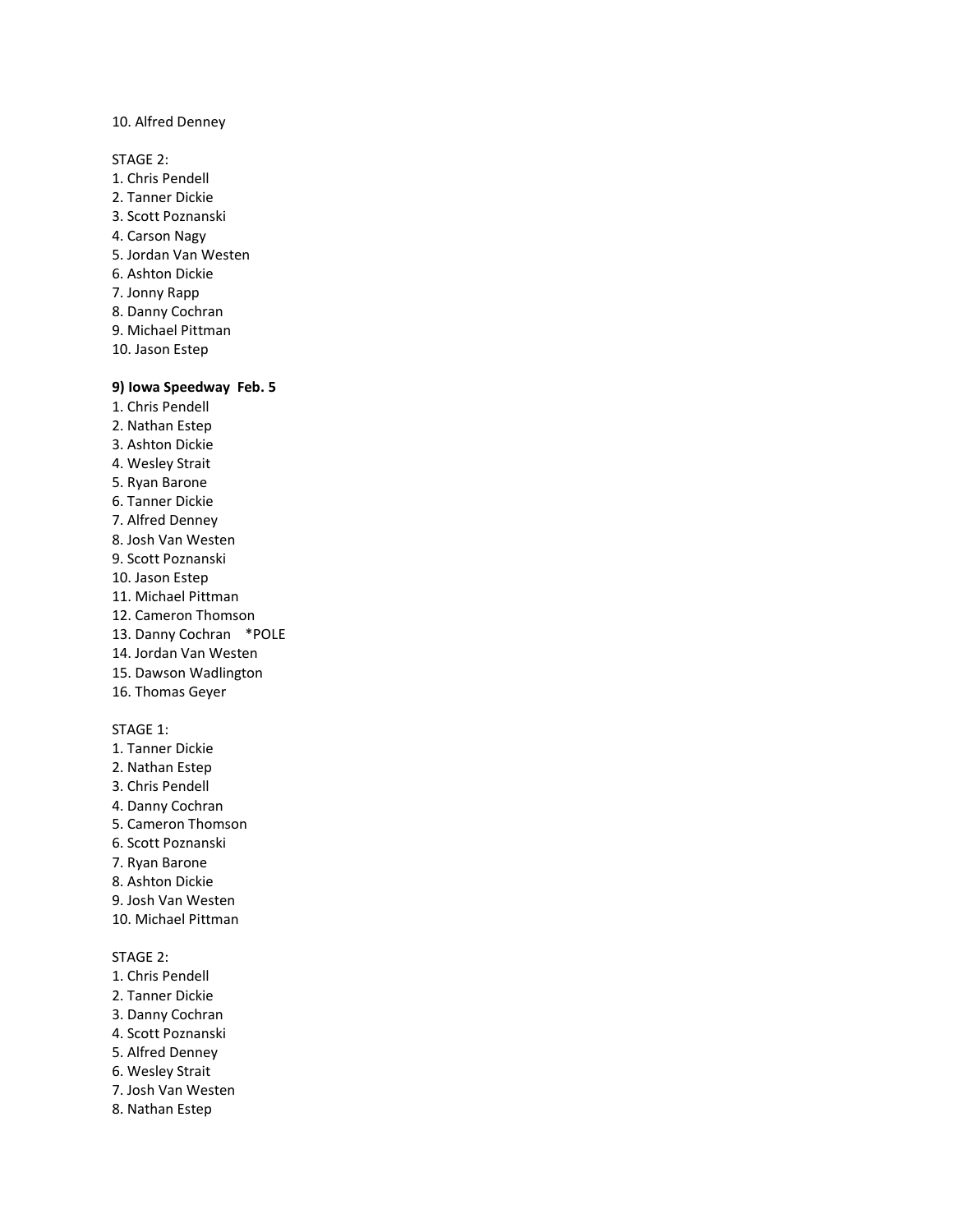9. Ashton Dickie 10. Ryan Barone

#### **10) Pocono Feb. 26**

- 1. Ryan Barone \*POLE 2. Nathan Estep 3. Tanner Dickie 4. Owen Bridges 5. Scott Poznanski 6. Matthew Anderson 7. Brady Floyd 8. Alfred Denney 9. Jordan Van Westen 10. Michael Williams 11. Josh Van Westen 12. Ashton Dickie 13. Wesley Strait 14. Jordan Hill 15. Michael Pittman 16. Thomas Geyer 17. Chris Pendell 18. Jason Estep STAGE 1:
- 1. Ryan Barone
- 2. Tanner Dickie
- 3. Nathan Estep
- 4. Alfred Denney
- 5. Josh Van Westen
- 6. Jordan Hill
- 7. Scott Poznanski
- 8. Owen Bridges
- 9. Michael Williams
- 10. Chris Pendell

## STAGE 2:

- 1. Jordan Hill 2. Scott Poznanski 3. Ryan Barone 4. Alfred Denney 5. Brady Floyd
- 6. Josh Van Westen
- 7. Tanner Dickie
- 8. Owen Bridges
- 9. Ashton Dickie
- 10. Thomas Geyer

#### **11) Bristol Feb. 12**

- 1. Ryan Barone \*POLE
- 2. Nathan Estep
- 3. Chris Pendell
- 4. Thomas Geyer
- 5. Wesley Strait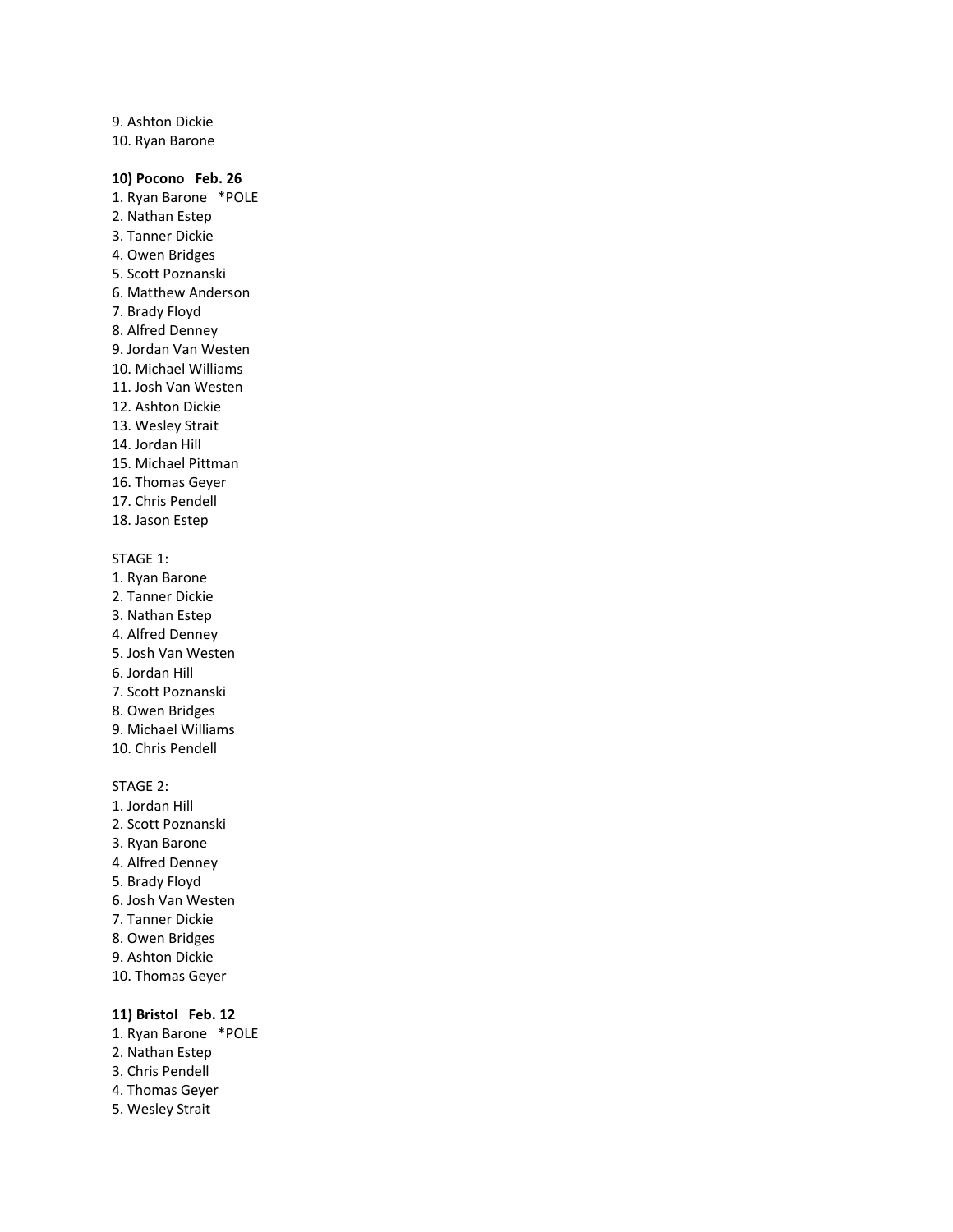- 6. Alfred Denney 7. Matthew Anderson 8. Colby Hartung 9. Scott Poznanski 10. Dean Clavet 11. Michael Williams 12. Scott Mayhew Jr. 13. James Morris 14. Tanner Dickie 15. Jordan Van Westen 16. Carson Nagy 17. Kyle Steckly 18. Owen Bridges
- 19. Josh Van Westen

- 1. Ryan Barone
- 2. Colby Hartung
- 3. Chris Pendell
- 4. Carson Nagy
- 5. Scott Poznanski
- 6. Thomas Geyer
- 7. Alfred Denney
- 8. Tanner Dickie
- 9. Michael Williams
- 10. Owen Bridges

STAGE 2:

- 1. Chris Pendell
- 2. Ryan Barone
- 3. Carson Nagy
- 4. Nathan Estep
- 5. James Morris
- 6. Wesley Strait
- 7. Alfred Denney
- 8. Colby Hartung
- 9. Scott Poznanski
- 10. Dean Clavet

#### **12) Las Vegas Feb. 19**

1. Chris Pendell 2. Tanner Dickie 3. Ryan Barone \*POLE 4. Jonny Rapp 5. Nathan Estep 6. Alfred Denney 7. Dean Clavet 8. Scott Mayhew Jr. 9. Vinnie McDonnell 10. Jason Estep 11. Jordan Van Westen 12. Matthew Anderson 13. Scott Poznanski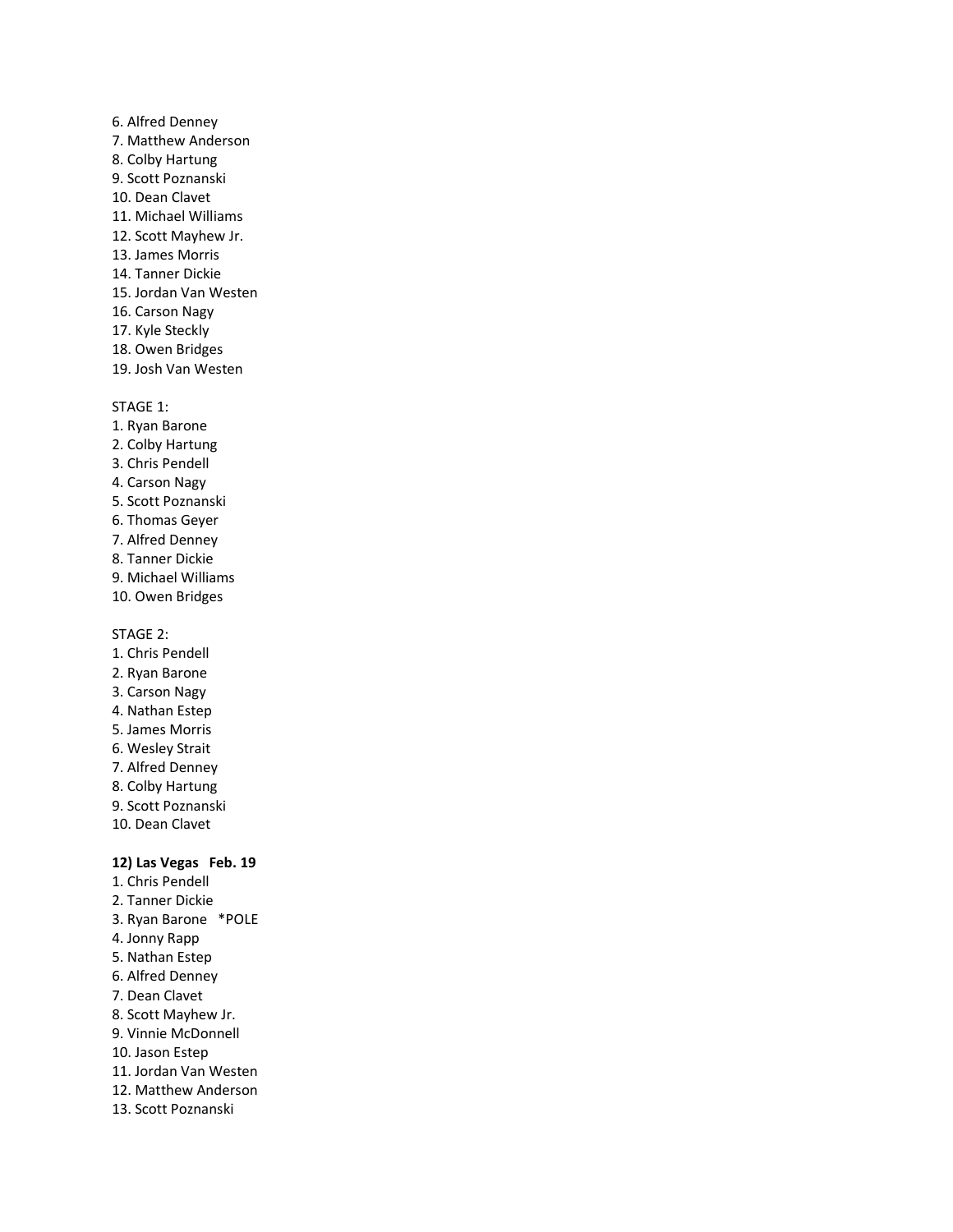14. Danny Cochran 15. Chase Barry 16. Thomas Geyer 17. Darren Owens 18. Michael Williams 19. Wesley Strait 20. James Morris 21. Owen Bridges 22. Josh Van Westen

## STAGE 1:

- 1. Chase Barry
- 2. Ryan Barone
- 3. Nathan Estep
- 4. Tanner Dickie
- 5. Danny Cochran
- 6. Wesley Strait
- 7. Scott Poznanski
- 8. Alfred Denney 9. Chris Pendell
- 10. Darren Owens

## STAGE 2:

- 1. Ryan Barone 2. Danny Cochran 3. Nathan Estep 4. Tanner Dickie 5. Alfred Denney 6. Scott Poznanski 7. Jonny Rapp
- 8. Dean Clavet
- 9. Chris Pendell 10. James Morris
- 

## **13) Talladega Mar. 5**

1. Chris Pendell 2. Alfred Denney 3. Josh Van Westen 4. Darren Owens 5. Scott Mayhew Jr. 6. Justin Monds 7. Dean Clavet 8. Ashton Dickie 9. Scott Poznanski 10. Owen Bridges 11. Nathan Estep 12. Matthew Anderson 13. Jordan Van Westen 14. Ryan Barone 15. James Morris 16. Jordan Dworaczyk 17. Danny Cochran 18. Brady Floyd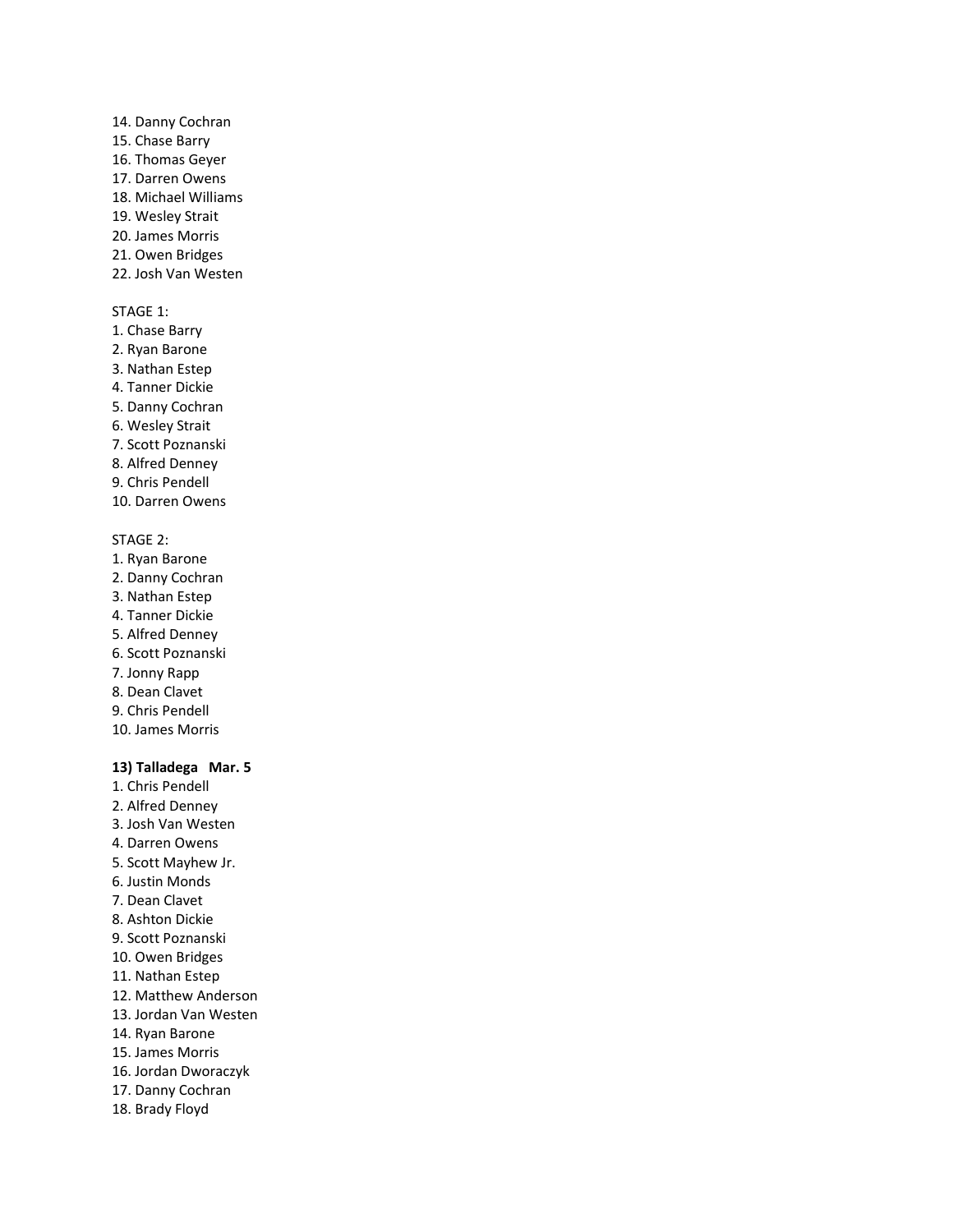- 19. Jason Estep 20. Jonny Rapp 21. Tanner Dickie \*POLE 22. Jordan Hill 23. Chase Barry 24. Wesley Strait 25. Nick Donfrancesco
- 26. Kyle Steckly

- 1. Alfred Denney
- 2. Scott Poznanski
- 3. Nathan Estep
- 4. Chris Pendell
- 5. Scott Mayhew Jr.
- 6. Jordan Hill
- 7. Owen Bridges
- 8. James Morris
- 9. Jordan Van Westen
- 10. Ashton Dickie

#### STAGE 2:

- 1. Chase Barry
- 2. Scott Poznanski
- 3. Danny Cochran
- 4. Scott Mayhew Jr.
- 5. Brady Floyd
- 6. Jason Estep
- 7. Darren Owens
- 8. Owen Bridges
- 9. Chris Pendell
- 10. Ashton Dickie

## **14) Darlington Mar. 12**

- 1. Justin Monds 2. Ryan Barone 3. Wesley Strait 4. Dean Clavet 5. Tanner Dickie 6. Thomas Geyer 7. Jason Estep 8. Jonny Rapp 9. Josh Van Westen 10. Thomas Cohick 11. Chase Barry \*POLE 12. Alfred Denney 13. Chris Pendell 14. Ashton Dickie 15. Scott Poznanski 16. Natha Estep 17. Scott Mayhew Jr.
- 18. Jordan Hill
- 19. Darren Owens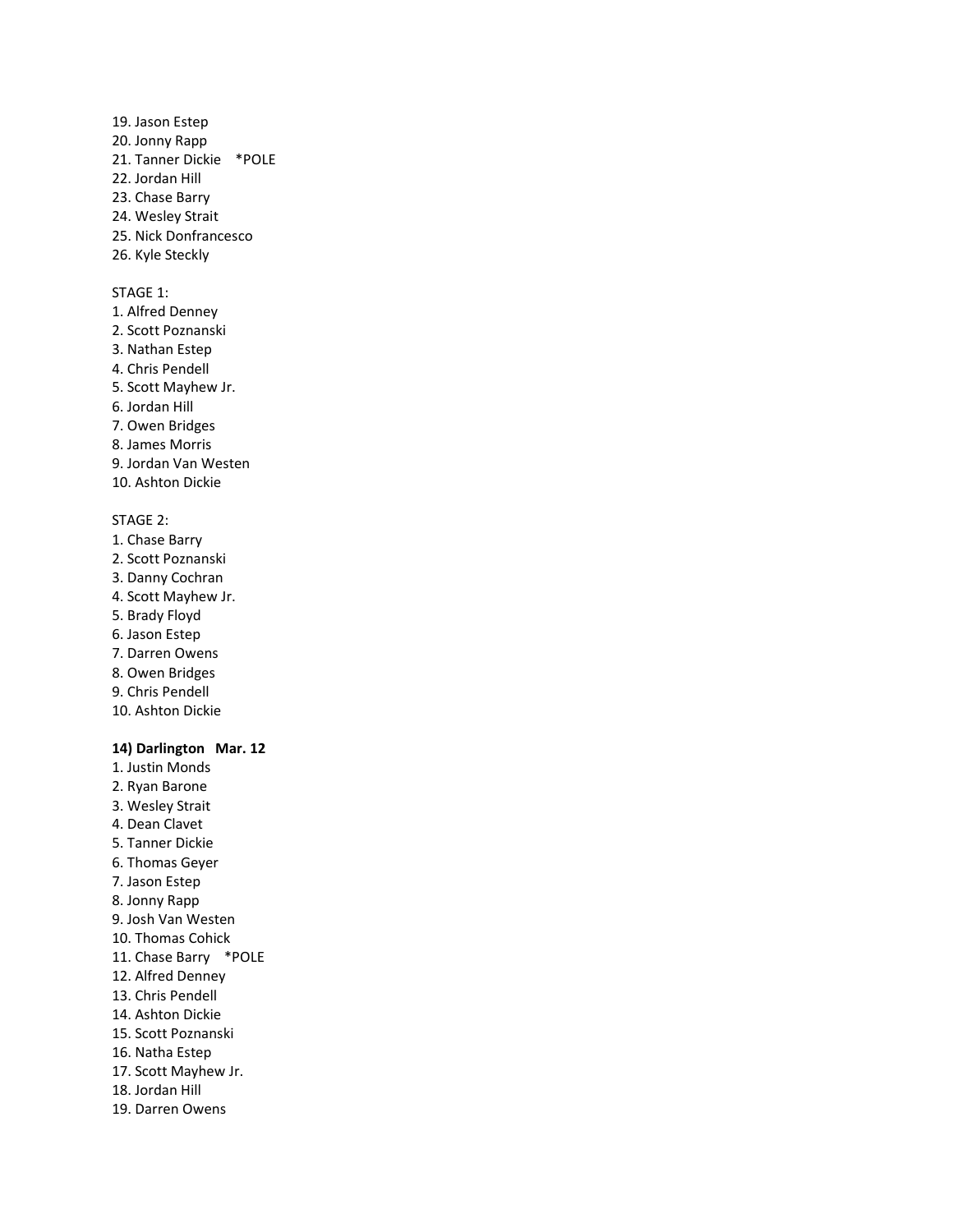- 1. Chase Barry
- 2. Ryan Barone
- 3. Jonny Rapp
- 4. Thomas Cohick
- 5. Tanner Dickie
- 6. Wesley Strait
- 7. Justin Monds
- 8. Josh Van Westen
- 9. Dean Clavet
- 10. Scott Poznanski

STAGE 2: 1. Justin Monds 2. Ryan Barone 3. Josh Van Westen 4. Wesley Strait 5. Thomas Cohick 6. Tanner Dickie 7. Dean Clavet 8. Alfred Denney 9. Ashton Dickie 10. Scott Poznanski

## **-----PLAYOFFS BEGIN-----**

#### **15) Daytona Mar. 19**

1. Dean Clavet 2. Ryan Barone 3. Alfred Denney 4. Ashton Dickie 5. James Morris 6. Thomas Geyer 7. Scott Mayhew Jr. 8. Nathan Estep 9. Justin Monds \*POLE 10. Scott Poznanski 11. Jordan Dworaczyk 12. Wesley Strait 13. Nick Donfrancesco 14. Chris Pendell 15. Chris Wideaway 16. Thomas Cohick 17. Tanner Dickie 18. Jordan Hill

- 1. Alfred Denney
- 2. Ryan Barone
- 3. Tanner Dickie
- 4. Chris Wideaway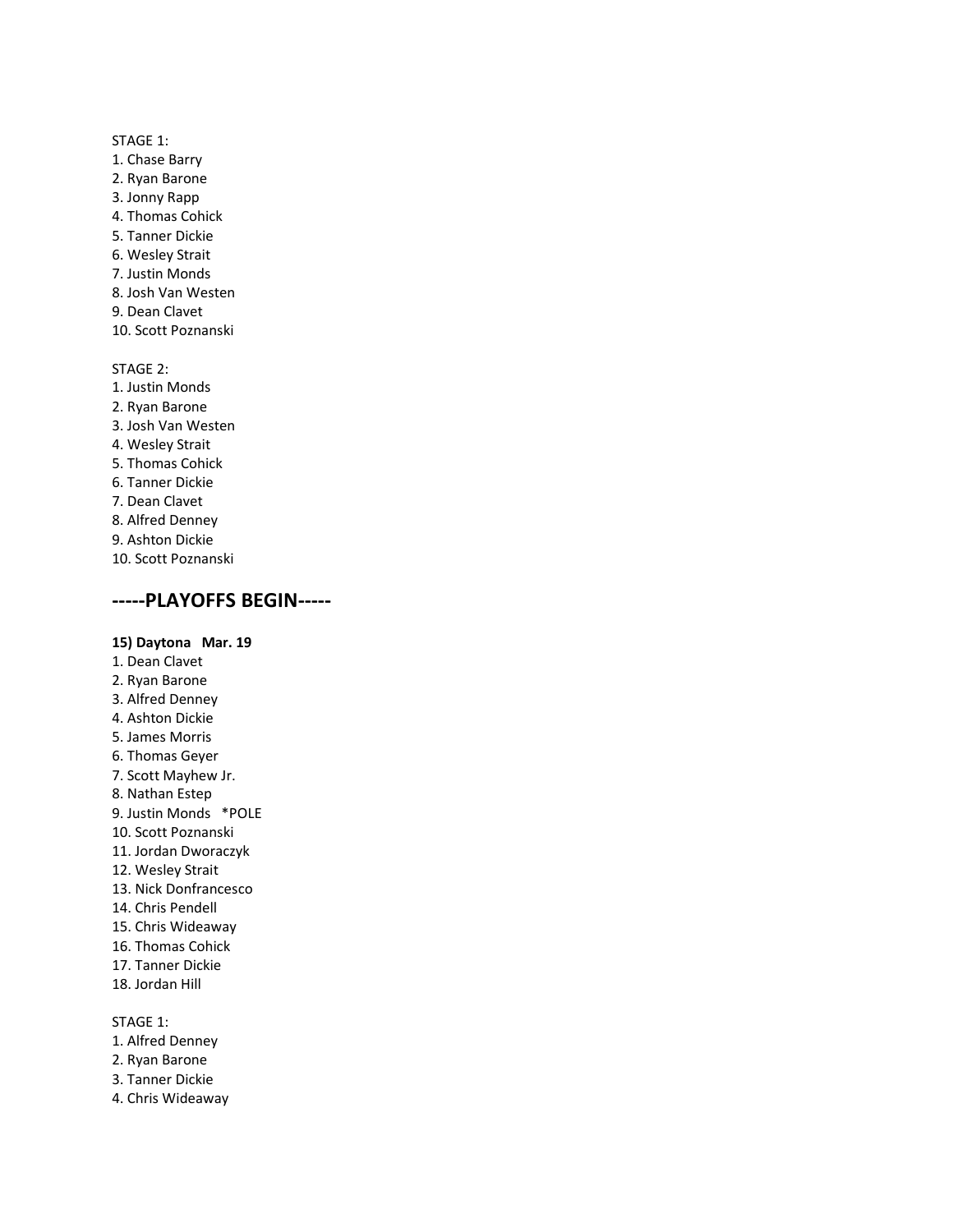5. Jordan Dworaczyk 6. Nathan Estep 7. Chris Pendell 8. Ashton Dickie 9. Justin Monds 10. Scott Mayhew Jr.

#### STAGE 2:

- 1. Scott Poznanski 2. Scott Mayhew Jr. 3. James Morris 4. Ryan Barone 5. Wesley Strait 6. Thomas Geyer 7. Nick Donfrancesco 8. Nathan Estep 9. Jordan Dworaczyk 10. Justin Monds **16) Nashville Mar. 26** 1. Ryan Barone \*POLE
- 2. Alfred Denney 3. Nathan Estep 4. Wesley Strait 5. Thomas Geyer 6. Scott Poznanski 7. Chris Pendell 8. Jason Estep 9. Dean Clavet 10. Josh Van Westen STAGE 1:
- 1. Nathan Estep
- 2. Ryan Barone
- 3. Dean Clavet
- 4. Scott Poznanski
- 5. Alfred Denney
- 6. Wesley Strait
- 7. Chris Pendell
- 8. Josh Van Weston
- 9. Thomas Geyer
- 10. Jason Estep

- 1. Ryan Barone
- 2. Wesley Strait
- 3. Nathan Estep
- 4. Alfred Denney
- 5. Chris Pendell
- 6. Thomas Geyer
- 7. Scott Poznanski
- 8. Dean Clavet
- 9. Jason Estep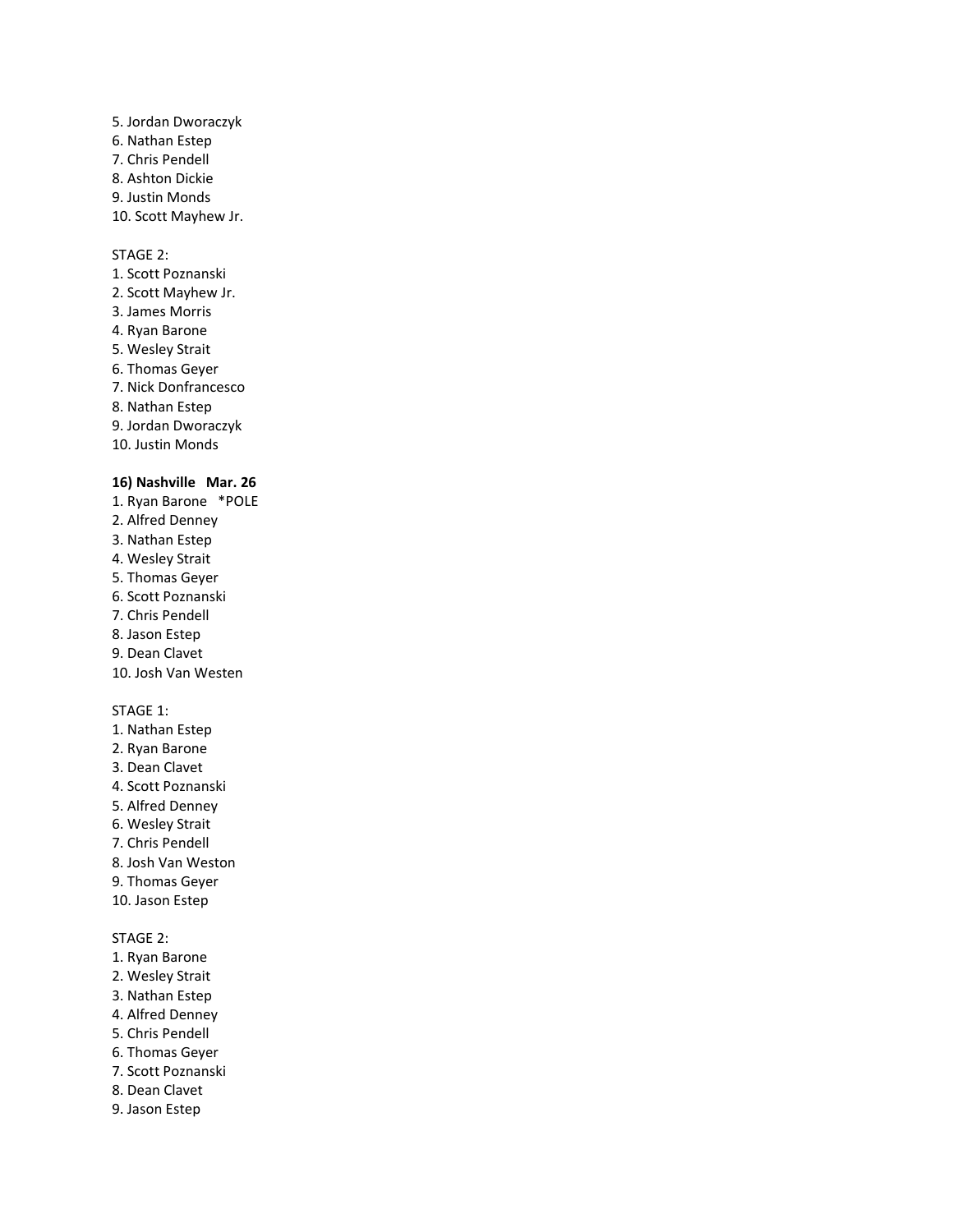#### 10. Josh Van Weston

#### **17) Legacy Michigan Apr. 9**

- 1. Justin Monds
- 2. Chris Pendell
- 3. Dean Clavet
- 4. Thomas Geyer
- 5. Nick Donfrancesco
- 6. Scott Poznanski
- 7. Ryan Barone \*POLE
- 8. Wesley Strait
- 9. Jason Estep
- 10. Ashton Dickie
- 11. Alfred Denney
- 12. Josh Van Weston
- 13. Ayrton Frederick
- 14. Nathan Estep
- 15. Jordan Dworaczyk
- 16. Tanner Dickie
- 17. James Batzer

### STAGE 1:

- 1. Ryan Barone
- 2. Dean Clavet
- 3. Scott Poznanski
- 4. Ayrton Frederick
- 5. Nick Donfrancesco
- 6. Ashton Dickie
- 7. Jordan Dworaczyk
- 8. Justin Monds
- 9. Wesley Strait
- 10. Alfred Denney

## STAGE 2:

- 1. Nick Donfrancesco
- 2. Jordan Dworaczyk
- 3. Justin Monds
- 4. Ryan Barone
- 5. Tanner Dickie
- 6. Jason Estep
- 7. Scott Poznanski
- 8. Josh Van Weston
- 9. Ayrton Frederick
- 10. Thomas Geyer

## **18) Talladega Apr. 16**

- 1. Ayrton Frederick
- 2. Mike Williams
- 3. Chris Pendell
- 4. Nathan Estep
- 5. Dean Clavet
- 6. Justin Monds
- 7. Ryan Barone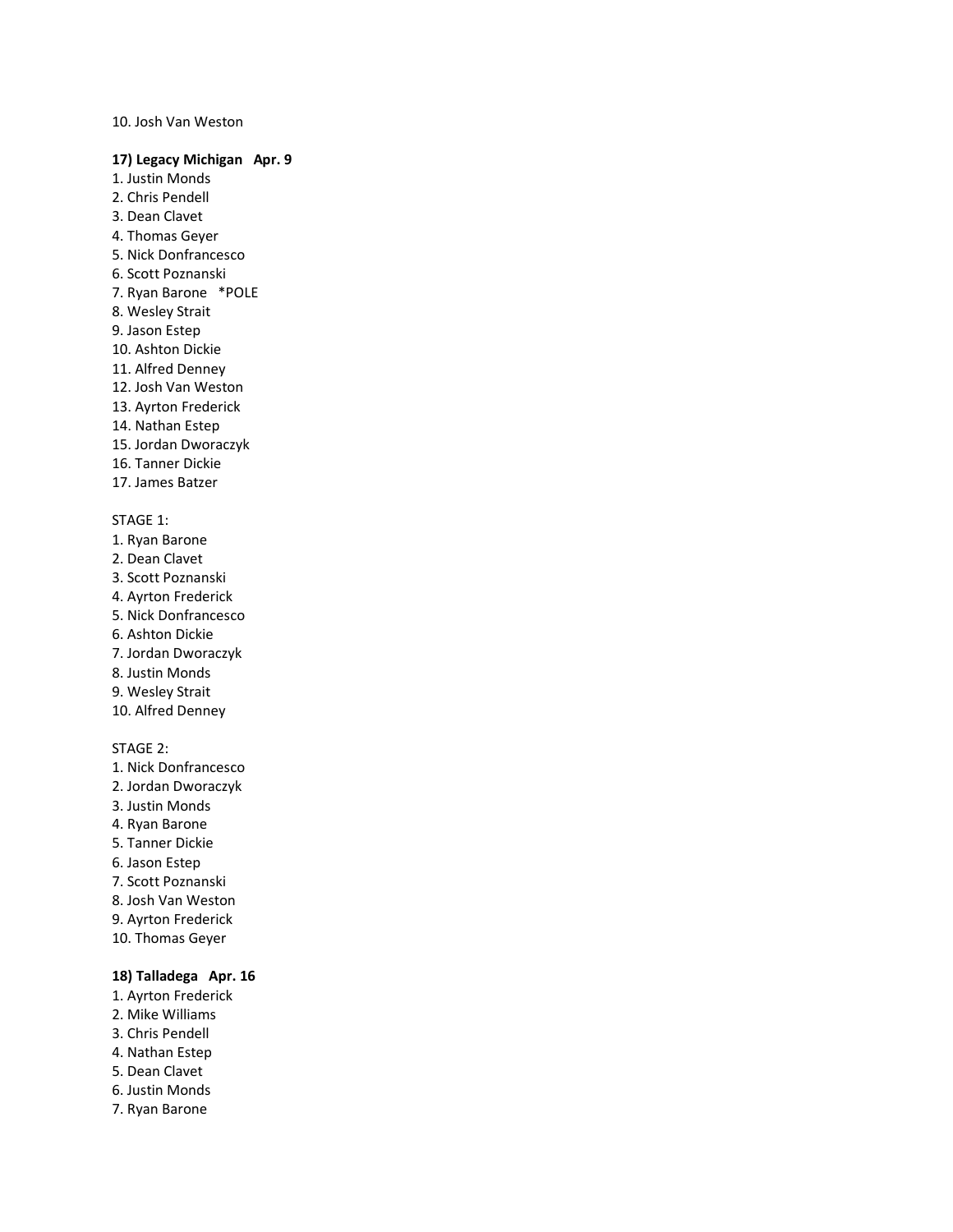8. Wesley Strait 9. Ashton Dickie 10. Alfred Denney \*POLE 11. Nick Donfrancesco 12. Darren Owens 13. Thomas Geyer 14. Jordan Van Weston

#### STAGE 1:

- 1. Nathan Estep 2. Nick Donfrancesco 3. Justin Monds 4. Jordan Van Weston
- 5. Ashton Dickie
- 6. Darren Owens
- 7. Ayrton Frederick
- 8. Michael Williams
- 9. Alfred Denney
- 10. Thomas Geyer

#### STAGE 2:

- 1. Chris Pendell 2. Ayrton Frederick 3. Ashton Dickie 4. Ryan Barone 5. Nathan Estep 6. Nick Donfrancesco 7. Michael Williams 8. Darren Owens
- 9. Dean Clavet
- 10. Thomas Geyer

#### **19) North Wilkesboro Apr. 23**

1. Nathan Estep \*POLE 2. Ryan Barone 3. Chris Pendell 4. Dean Clavet 5. Ashton Dickie 6. Thomas Geyer 7. Alfred Denney 8. Jason Estep 9. Kyle Harbin 10. Jordan Van Weston

- 1. Alfred Denney
- 2. Thomas Geyer
- 3. Ryan Barone
- 4. Nathan Estep
- 5. Chris Pendell
- 6. Kyle Harbin
- 7. Jason Estep
- 8. Dean Clavet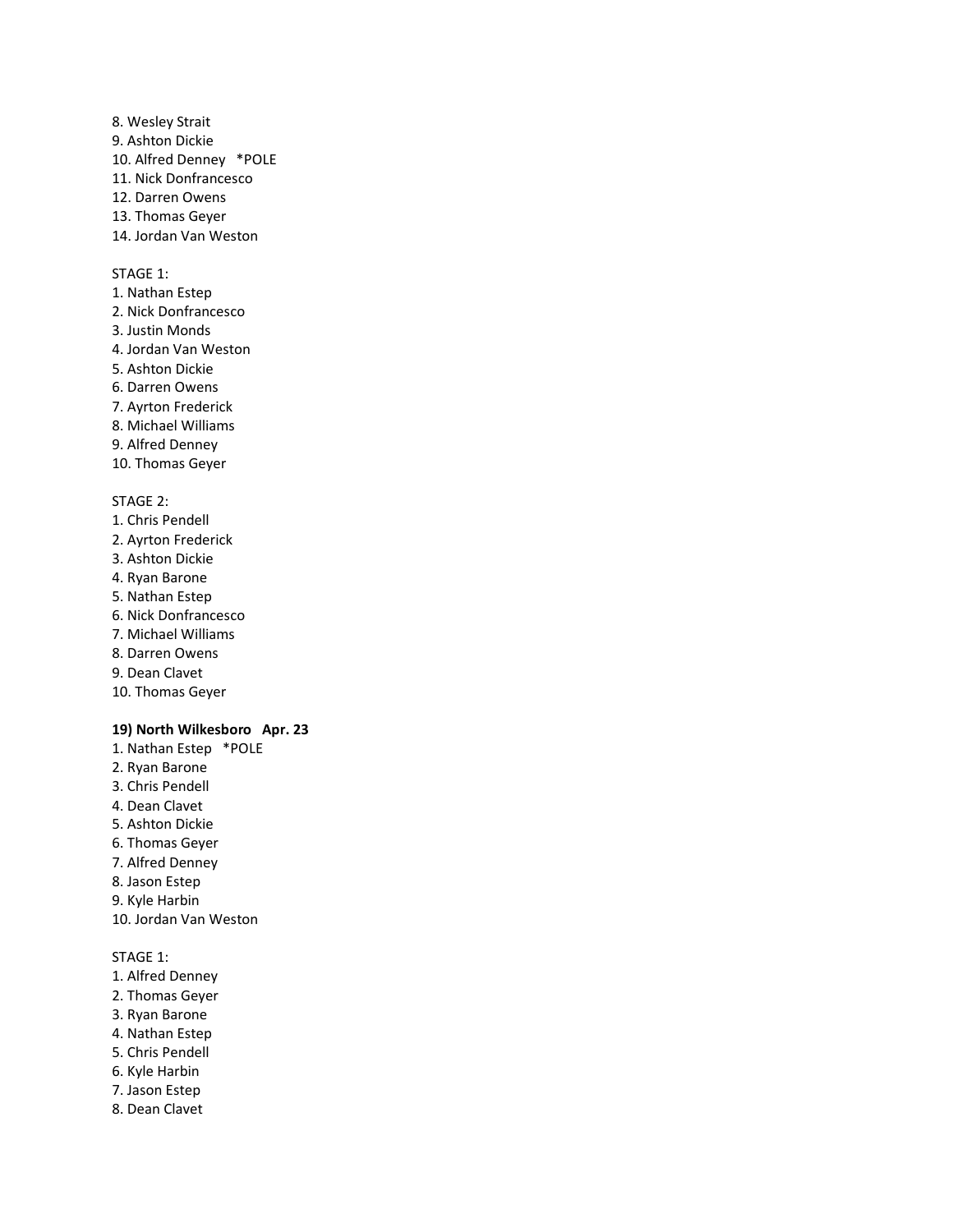9. Ashton Dickie 10. Jordan Van Weston

STAGE 2:

- 1. Nathan Estep 2. Ryan Barone 3. Chris Pendell 4. Alfred Denney 5. Thomas Geyer 6. Dean Clavet 7. Ashton Dickie 8. Jason Estep 9. Kyle Harbin
- 10. Jordan Van Weston

#### **20) Legacy Phoenix Apr. 30**

- 1. Nathan Estep 2. Ryan Barone \*POLE
- 3. Ayrton Frederick
- 4. James Batzer
- 5. Nick Donfrancesco
- 6. Thomas Geyer
- 7. Jason Estep
- 8. Justin Monds
- 9. Tanner Dickie
- 10. Ashton Dickie
- 11. Alfred Denney

STAGE 1:

- 1. Nathan Estep
- 2. Tanner Dickie
- 3. Justin Monds
- 4. Ryan Barone
- 5. Ashton Dickie
- 6. Ayrton Frederick
- 7. Alfred Denney
- 8. Jason Estep
- 9. Nick Donfrancesco
- 10. James Batzer

- 1. Tanner Dickie
- 2. Ryan Barone
- 3. Nathan Estep
- 4. Ayrton Frederick
- 5. Ashton Dickie
- 6. Justin Monds
- 7. Alfred Denney
- 8. Nick Donfrancesco
- 9. Jason Estep
- 10. James Batzer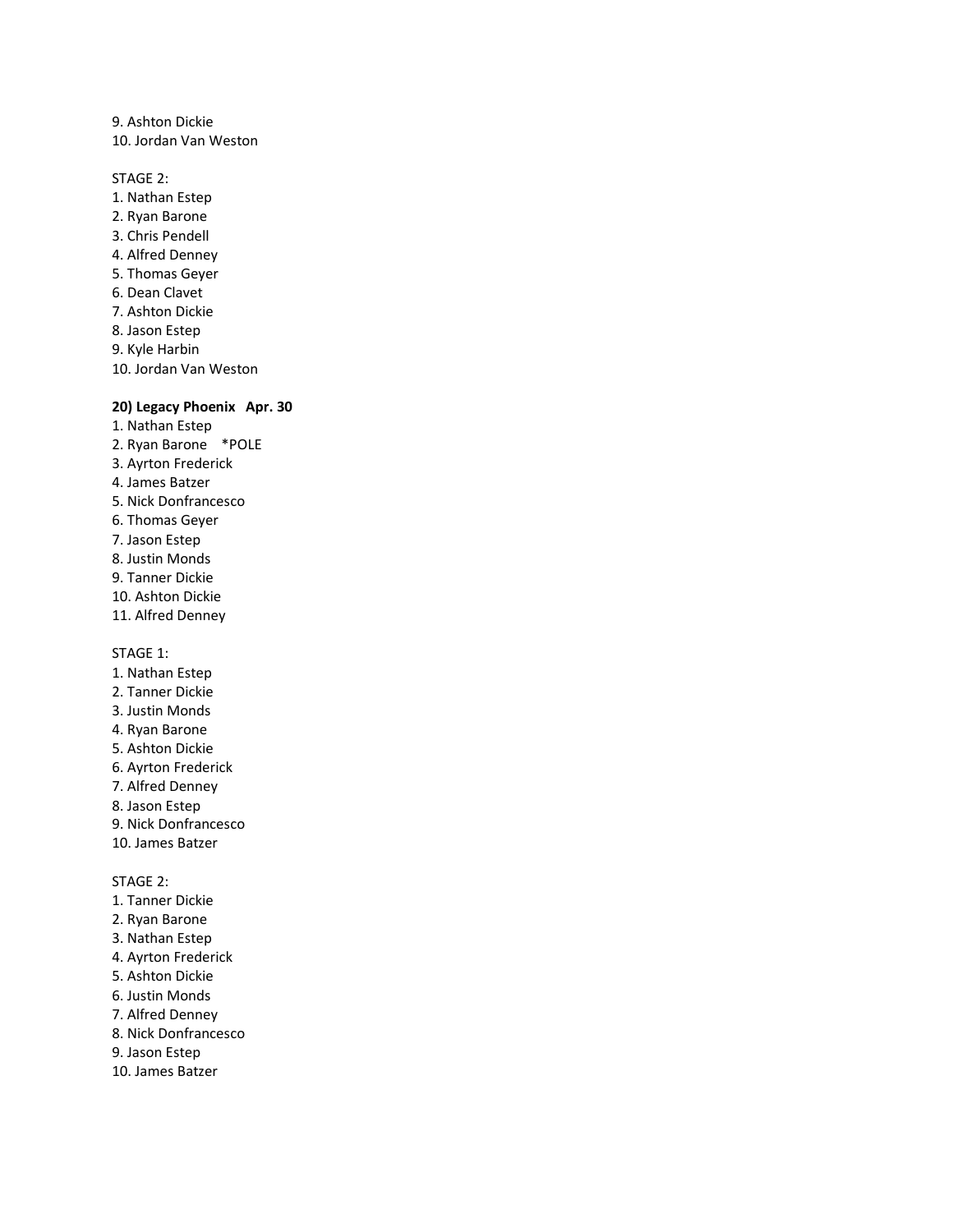#### **21) USA Speedway May 7**

- 1. Chris Pendell
- 2. Ryan Barone
- 3. Nick Donfrancesco
- 4. Alfred Denney
- 5. Nathan Estep \*POLE
- 6. Jason Estep
- 7. Derik Gerhardt
- 8. Andrew Lemke
- 9. Thomas Geyer
- 10. Justin Monds
- 11. Jonny Rapp
- 12. Brandon Ayers
- 13. Jordan Dworaczyk
- 14. Darren Owens
- 15. Dean Clavet
- 16. Dustin McGee

#### STAGE 1:

- 1. Nathan Estep
- 2. Justin Monds
- 3. Chris Pendell
- 4. Alfred Denney
- 5. Ryan Barone
- 6. Jordan Dworaczyk
- 7. Jonny Rapp
- 8. Darren Owens
- 9. Nick Donfrancesco
- 10. Jason Estep

## STAGE 2:

- 1. Nathan Estep
- 2. Ryan Barone
- 3. Nick Donfrancesco
- 4. Justin Monds
- 5. Chris Pendell
- 6. Jonny Rapp
- 7. Jordan Dworaczyk
- 8. Alfred Denney
- 9. Darren Owens
- 10. Andrew Lemke

# **2021 NOSSCAR Elite National Series Final Standings**

## **\*ARCA Cars**

1. #16 Chris Pendell: 4,003 pts \*4 wins 2. #46 Ryan Barone: 4,002 pts \*3 wins 3. #21 Alfred Denney: 4,001 pts 4. #55 Nathan Estep: 4,000 pts \*3 wins **----Round of 4 Cut Line----** 5. #48 Thomas Geyer: 2,287 pts 6. #78 Jason Estep: 2,190 pts 7. #22 Scott Poznanski: 2,180 pts \*1 win